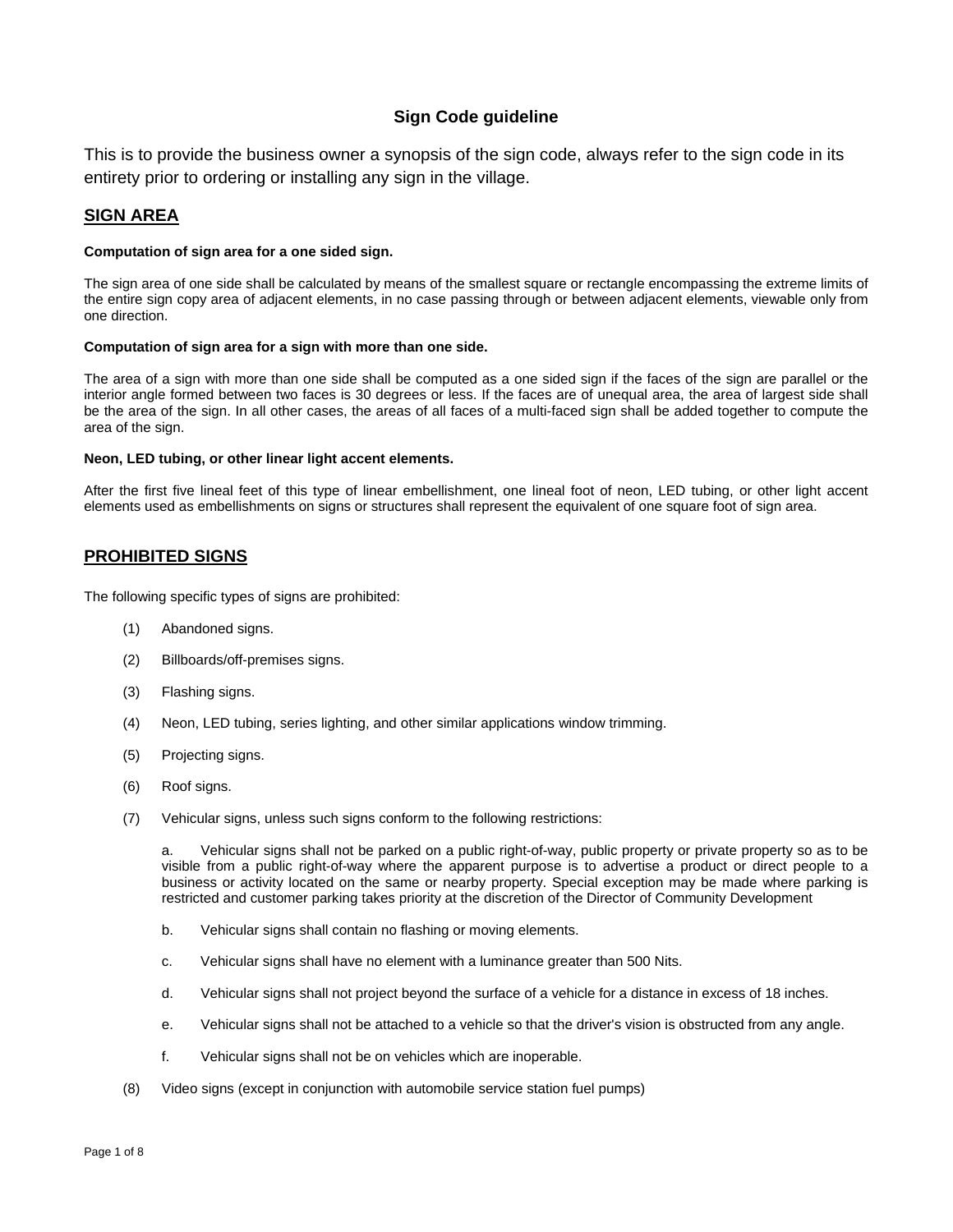(9) Signs, which:

a. Bear or contain statements, words or pictures of an obscene or pornographic character, or which contain advertising matter which is untruthful.

b. Are painted on or attached to any fence or any wall which is not structurally a part of a building, except to identify the fence manufacturer or residence structure by means of posting the name of the occupant or structure and the street address, which exempt signs shall not exceed a maximum of 24 square inches.

c. Operate or employ visible moving parts, or any portion of which moves or gives the illusion of motion, except as allowed in this chapter.

d. Emit audible sound, odor or visible matter.

e. Purport to be, or are an imitation of, or resemble an official traffic sign or signal, or which bear the words "stop," "go slow," "caution," "danger," "warning" or similar words.

f. By reason of their size, location, movement, content, coloring or manner of illumination may be confused with or constructed as a traffic control sign, signal or device, or the light of any emergency or road equipment vehicle, or which hide from view any traffic or street sign or signal or device.

- g. Resemble any official marker erected by the village, state or other governmental agency.
- h. Are permanent and made of plywood, pressed board, MDO or non-exterior grade wood products.

## **EXEMPT SIGNS**

The following signs are exempt from the permit requirements of this chapter and are allowed in all districts except as otherwise indicated. All these types of signs do have further restrictions on size, quanity or time period, please refer to the sign code in its entirety.

(1) *Construction signs, Celebratory signs, Flags(restrictions apply), Light pole banners (restrictions apply). Memorial signs, Notice bulletin boards, No trespassing or no dumping signs. On-site directional signs, Plaques, Political and campaign signs.Public notices, Public notice board kiosks, Public signs, Public/quasi-public signs, Real estate signs, Symbols or insignia, Warning signs. Window signs—Temporary.*

# **SIGNS REQUIRING PERMITS**

(1) *Permitted signs.*

(a) *Neighborhood identification signs.* In any zone, a sign, masonry wall, landscaping and other similar materials or features may be combined to form a display for neighborhood, tract, or residential development identification, provided that the copy of such sign or display shall consist only of the neighborhood, tract, or residential name and be consistent with the character of the area for which it identifies. Any sign for a residential subdivision or development with an oversight body, such as a homeowner's association or condominium board, shall have written approval for the design and construction of the sign from said oversight body. The maintenance and upkeep of the appearance of the sign shall be the responsibility of the erecting party.

(2) *Special use signs.*

(a) *Subdivision development signs.* The Zoning Board of Appeals may issue a special use permit for a temporary sign in any zone in connection with the marketing of lots or structures in a subdivision. Such permit will state the conditions under which the signs may be displayed, including, but not limited to, time limit, type of sign, sign size and height and location.

(b) *Any sign that does comply with subsection 78-61(21).*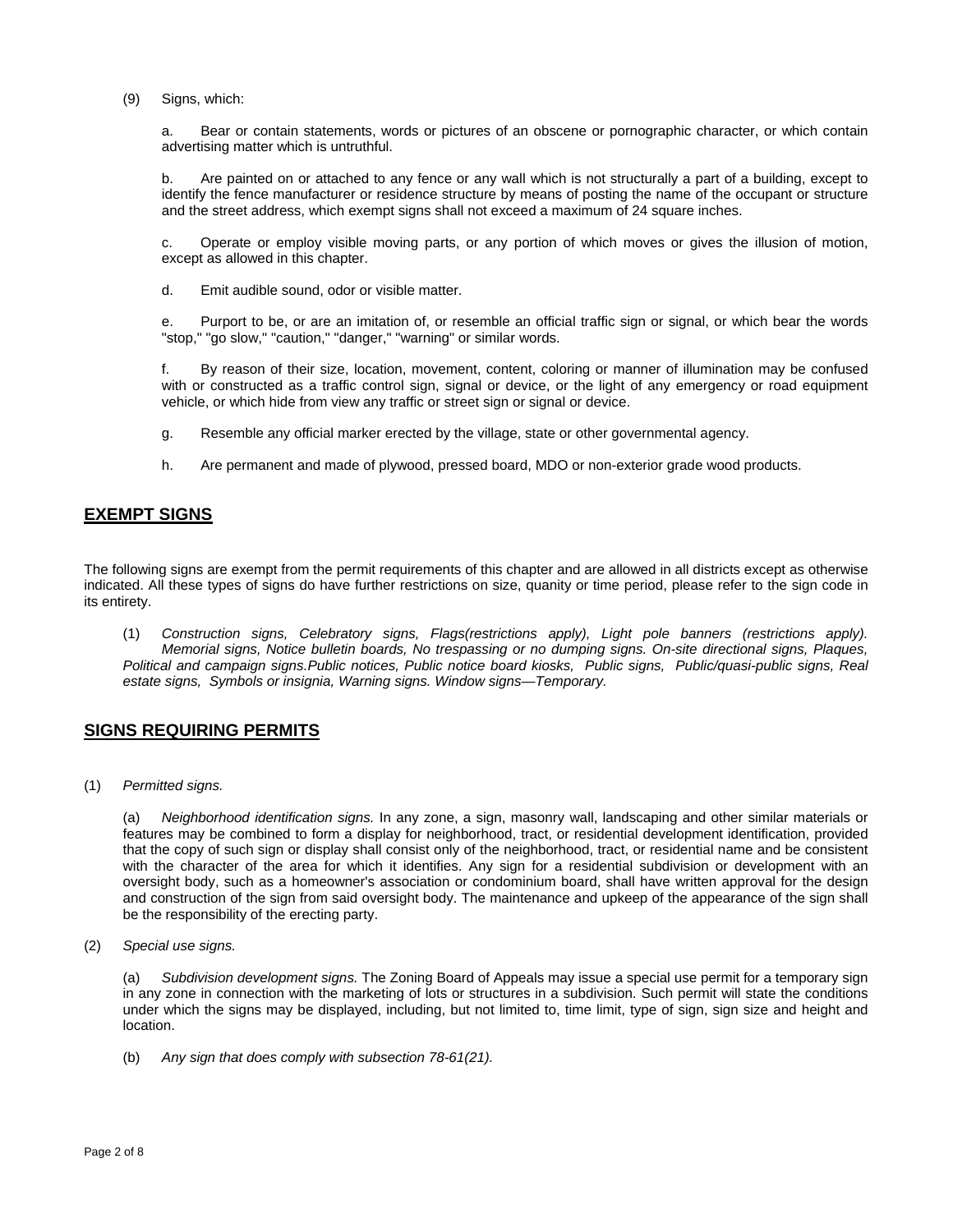### **SIGNS IN BUSINESS DISTRICTS (**B1 retail business and B2 service business)

(1) *Maximum gross surface area of all permitted and special use signage.* The total gross surface area of all signs for a single building shall not exceed three times in square feet the total wall frontage expressed in linear feet, up to a maximum of 500 square feet for a building with one frontage, 800 square feet for a building with two frontages, and 1,000 square feet for a building with three or more frontages. If a single building is a multi-tenant commercial area and is so used, the formula to be applied in ascertaining the permitted gross surface area for each individual establishment shall be determined by three times in square feet the total wall frontage expressed in linear feet of the individual establishments. For sites that do not qualify for a ground sign, the total gross surface area of all signs for a single building shall not exceed two and a half times in square feet the total wall frontage expressed in linear feet, up to a maximum of 500 square feet for a building with one frontage, 800 square feet for a building with two frontages, and 1,000 square feet for a building with three or more frontages.

Any signage exceeding this amount will require a special use permit.

#### *Permitted signs.*

#### *Wall signs.*

a. *Amount:* Each business shall be allowed wall signage on a R.O.W. or wall frontage provided it does not have an awning, canopy, or marquee sign along that frontage.

Wall signs may be erected on the lower plane of a mansard-style roof or mansard wall facing, provided the angle of such mansard roof or wall facing is constructed at any angle of not less than 70 degrees from the horizontal plane.

b. *Area:* The total wall sign area for each business shall be within the limits for total signage allowed upon a site. See subsection (1).

For any business with multiple wall signs on separate wall frontages or R.O.W. frontages, any wall sign after the first shall be 50 percent the size of the first sign.

c. *Height:* The top of any sign shall be a minimum of half (0.5) a foot below the roofline/parapet wall of the building. No wall sign shall extend above the roofline/parapet wall of a building.

d. *Location:* No wall sign shall extend more than 12 inches perpendicular to the wall to which it is attached. No signage from one business may be placed or stacked above the signage of any other business along a common wall.

#### *Awning, canopy, and marquee signs.*

Amount: Each business shall be allowed awning, canopy, or marquee signage on a R.O.W. or wall frontage provided it does not have a wall sign along that frontage.

b. *Area:* The total awning, canopy, or marquee sign area for each business shall be within the limits for total signage allowed upon a site. See subsection (1).

Not more than 35 percent of an awning or canopy may be used for the copy of the sign.

c. *Height:* Signs or letters placed on the vertical facade of a canopy or marquee sign may not extend above or below the canopy or marquee. No portion of an awning, canopy, marquee, or any sign or appurtenance attached thereto shall be less than seven and one-half feet above the level of the ground over which it projects.

d. *Location:*

*Awning sign:* The part of the awning which is at an angle to the street may be used for the copy of sign. Signage letters of four inches or less in height may be allowed on the valance of awnings without counting against the maximum signage area.

*Canopy or marquee sign:* Only the vertical façade portion of the canopy or marquee may be used for copy of the sign.

#### *Ground signs.*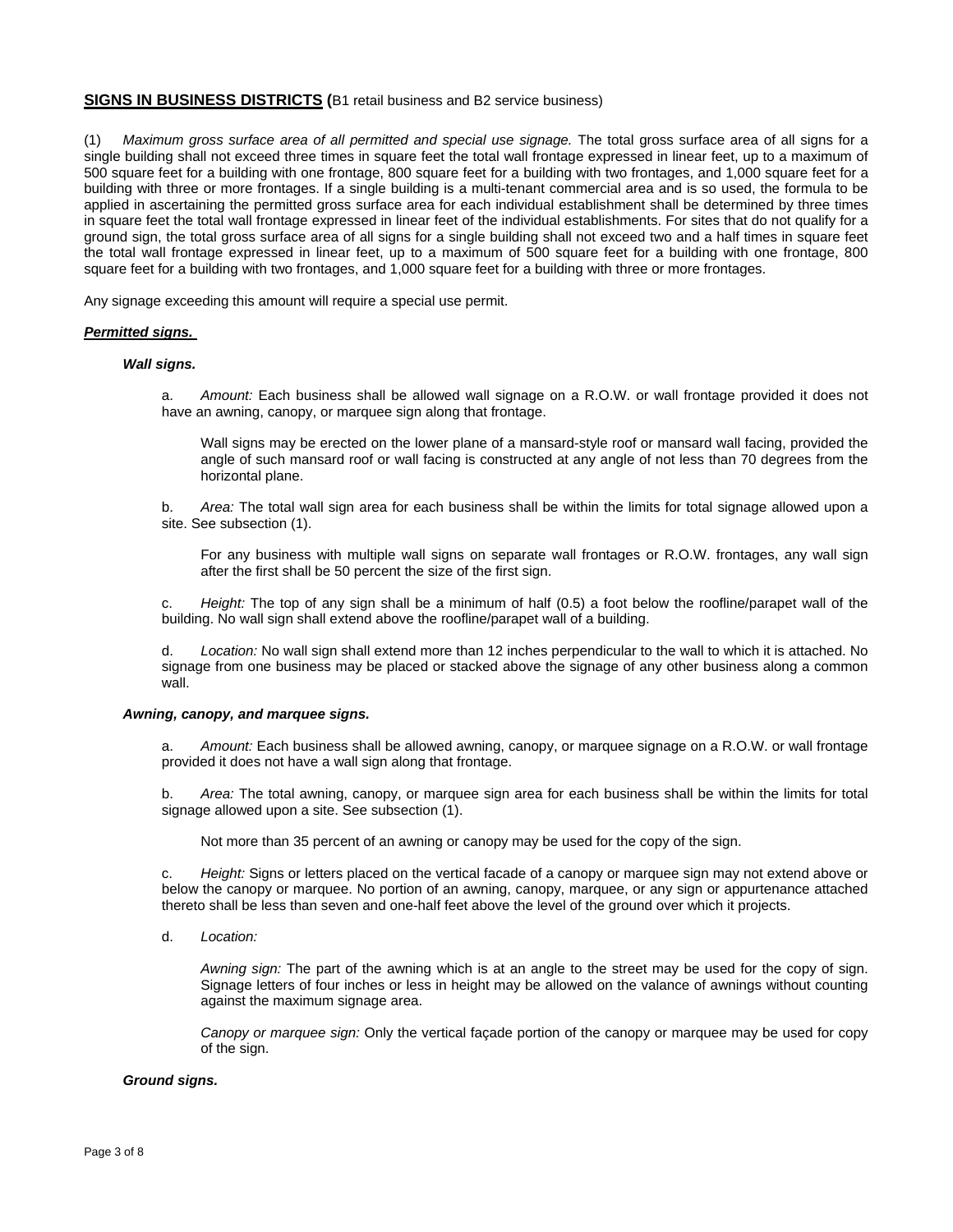a. *Amount:* The following is the criteria for the quantity of ground signs allowed per public R.O.W. frontage. 0- 99 feet, no sign permitted; 100-599 feet, 1 sign permitted, 600'+ 2 signs permitted.

Where a site abuts on more than one public right-of-way or street, the sum total of such frontage may be considered in applying the provisions of this section.

b. *Area:* As allowed within the restrictions of the maximum gross surface area for signage on a particular site. See subsection (1).

c. *Height:*

i. No ground sign shall exceed a height of 20 feet above ground level for a lot with less than ten tenants and less than 120,000 square feet of gross leasable area; 22 feet above ground level for a lot having ten or more tenants and more than 120,000 square feet of gross leasable area; or 36 feet above ground level for lots with over 200,000 square feet of gross leasable area.\*

ii. No ground sign shall exceed a height of 20 feet above ground level when located on a lot abutting an R1 or R2 district.

iii. Any outlot that is part of a shopping center which already has a ground sign shall not have a monument sign that exceeds ten feet in height.

iv. No sign shall extend three feet above any roof or facade line of the associated building.

v. Ground sign height may be increased as part of a planned unit development or site plan approval.

\*A 20 percent variation for existing signs may be obtained through the Plan Commission and Zoning Board of Appeals with the approval of the Village Board.

d. *Setback and location:* Where only one ground sign is allowed, such sign shall be located as close to the centerline of the frontage of the activity as is practical. Each sign must be at least 100 feet apart from any other ground sign. No sign shall be allowed within 50 feet of any property in a residential district. No sign shall be allowed to project over the public right-of-way.

A ground sign may be located in any required yard subject to any conditions contained in the zoning ordinance (appendix B). All ground signs over 30 inches in height shall not be located within a 15-foot sight triangle in any direction along the property line from any vehicular access drive or public thoroughfare and shall not create any dangerous sight obstructions at other locations on the site, including visual obstructions of, or to, pedestrian traffic on designated public or private sidewalks.

e. *Landscaping:* Ground signs shall be landscaped at their base in a manner harmonious with the landscape concept for the whole site. Landscaping shall form an attractive, dense cluster at the base of the sign that is equally attractive in winter and summer. Planting beds shall extend one and one-half feet from the sign base on all sides. The landscape area shall be curbed at the perimeter when the sign is incorporated into a hard-surfaced parking area.

The types of landscaping shall be as follows:

i. *Pole signs:* Shrubs or other ground covers shall be a minimum of four feet in height at planting. If decorative casing for poles or pylon structures is proposed, the Director of Community Development may grant partial relief of the landscaping requirement.

ii. *Monument signs:* Shrubs or other ground covers shall be a minimum of 60 percent of the height of the base at planting without blocking the sign copy for the purpose to cover or soften the base. If the proposed sign base is visually enhanced, the Director of Community Development may grant partial relief of the landscaping requirement.

f. *Materials and design:* The structural elements of monument signs should be built with decorative, durable materials, such as brick, decorative masonry blocks, stone, or other such materials. Signs should incorporate a color scheme of no more than four colors. All ground signs shall contain the address or address ranges for the site. For multi-tenant commercial areas, all signs shall contain the name of the development or building in a display at least as large as the largest portion of the sign for any tenant, and signage for separate businesses should have symmetrical arrangements with other businesses advertised on the same structure.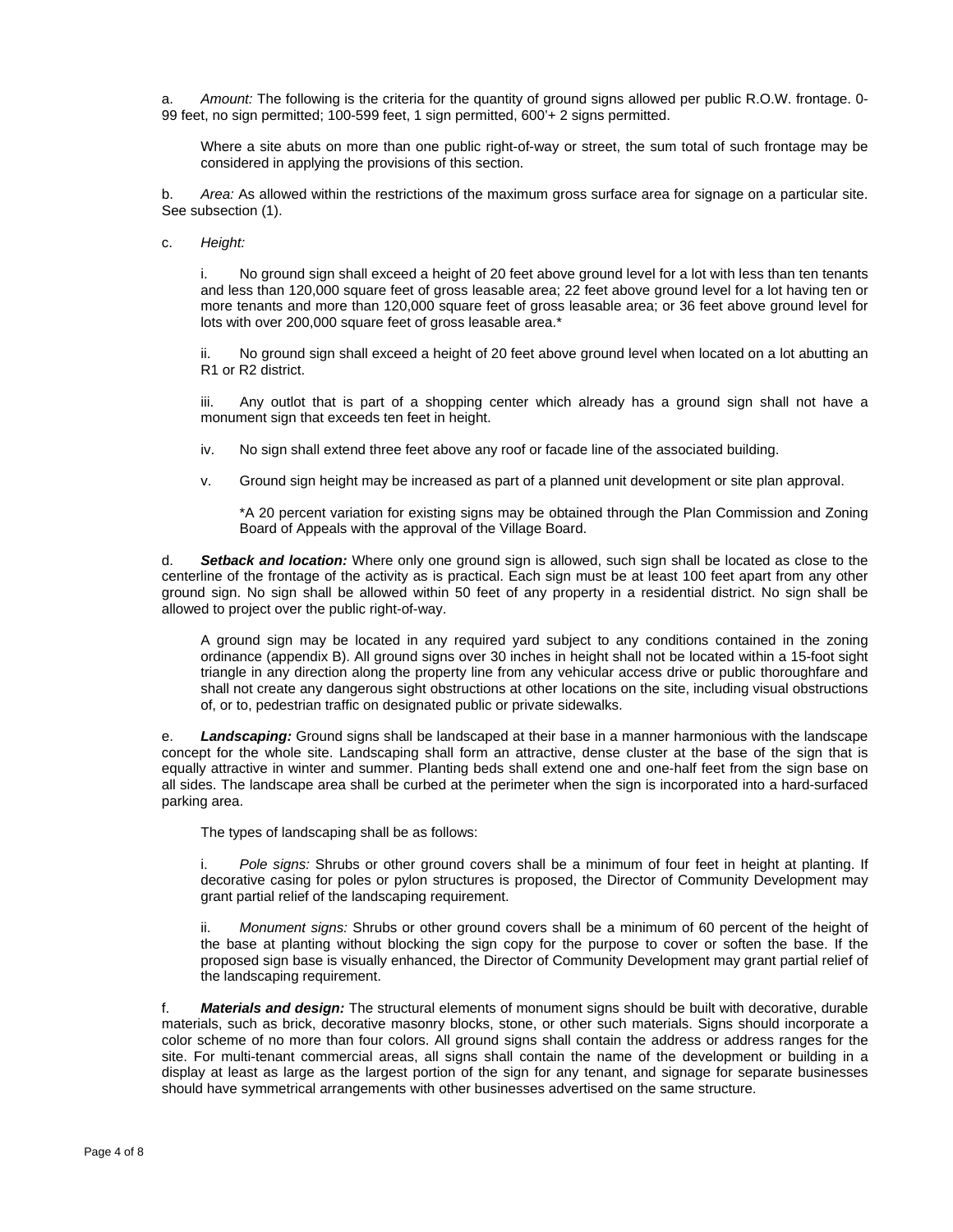#### *Window signs—Permanent.*

a. *Area:* As allowed within the restrictions of the maximum gross surface area for signage on a particular site. See subsection (1). The reasonable application of lettering or decals giving the address, hours of business, entrance or exit information, professional or security affiliations or memberships, the acceptance of credit cards or other similar information, shall not be considered as the display of signs for purposes of permanent window signage.

b. *Materials and design:* Signs with neon, LED tubing, series lighting, and other similar applications are allowed provided that they do not consist of more than 15 percent of the total permanent window signage. Neon, LED tubing, series lighting, and other similar applications used for trimming of windows is prohibited.

*Directional signs.* One such directional sign is allowed near each driveway ingress/egress. The area of each sign may not exceed six square feet. The maximum allowed height shall be four feet. Advertising shall not be allowed on such signs; however, the name of the activity, in letters not exceeding six inches, or a logo or symbol, may be included on each directional sign. Such signs shall not count against the maximum gross surface area for signage on a particular site (See subsection (1)).

*Changeable copy signs—Manual.* A ground sign may have a portion of it used as a changeable copy sign - manual provided that the area of such sign does not exceed 25 percent of the area of the ground sign to which it is part.

*Public service information sign.* A ground sign may have a portion of it used as a public service information sign provided that the area of such sign does not exceed 25 percent of the area of the ground sign to which it is part.

*Electronic message center.* A ground sign may have a portion of it used as an electronic message center provided that:

a. The electronic message center area shall not exceed 25 percent of the area of the ground sign to which it is part. The electronic message center area shall be integrated into the design of the overall ground mounted sign.

b. The subject property shall have no less than 200 feet of R.O.W. frontage on which the sign is to be located.

c. Anything displayed on the lines of text on the sign shall be displayed monochromatically, and shall not change in color, intensity, brightness, shade or color gradient.

d. The copy, logo or display of the sign shall remain static and unchanging for a period of no less than ten seconds.

e. The sign may be used to advertise commercial products available at the businesses located on the premises, noncommercial messages from not-for-profit or governmental organizations located within the village, and advertisements for public meetings and noncommercial public events in the village.

f. The message shall not consist of flashing, scintillating, chasing or animated lights, or include animated pictorial graphics.

g. The illumination of the sign shall not exceed an intensity of 0.5 foot-candles as measured with a portable hand-held sensor at either the property line or ten feet from the sign, whichever is lesser.

h. The sign shall incorporate automatic dimmer software or solar sensors with maximum settings of 5,000 nits during daylight and 500 nits between dusk and dawn. If the village finds that the sign causes glare or otherwise impairs the vision of the driver of a motor vehicle, the owner of the sign, within 24 hours of a request by the village, shall reduce the intensity of the sign to a level acceptable to the village.

i. The sign is prohibited within 100 feet of a principal residential structure if any part of the sign face would be visible from the principal residential structure.

Sign shall only operate between one-half hour before the premises are opened, or 6:00 a.m., whichever is earlier and one-half hour after premises is closed to the public, or 11:00 p.m., whichever is later.

k. If at any time, more than 30 percent of the display lights malfunction or are no longer working, the owner of the sign shall make repairs to the sign within 60 days or the sign will require removal. All electronic message center signs must be equipped with a default mechanism that will stop the messaging or freeze the image in one position when a malfunction in electronic programming occurs.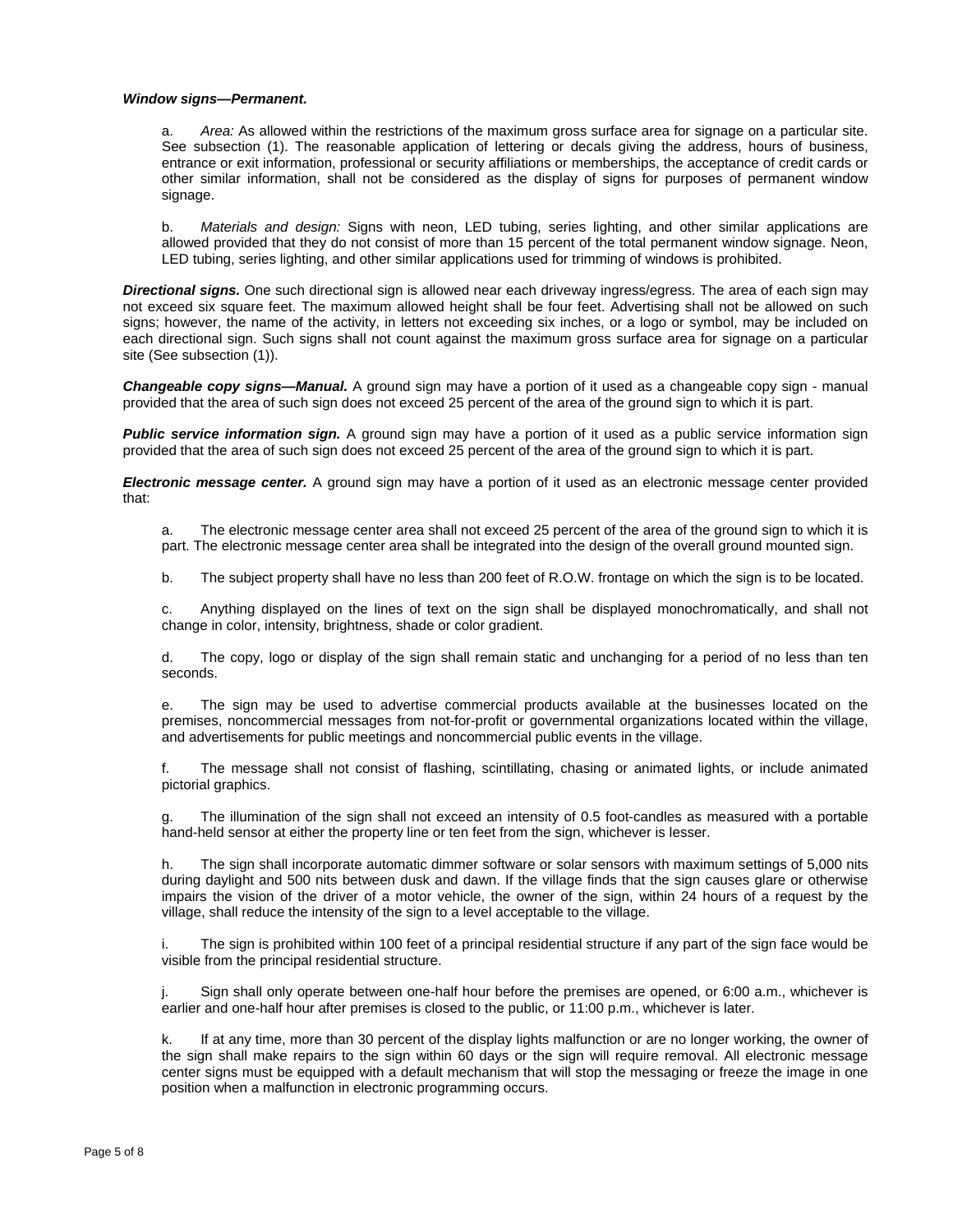#### *Automobile service station signs.*

a. *Information on gasoline pumps:* Signs appearing on gasoline pumps shall not be considered as signs for purposes of this chapter. This provision shall include video signs provided that they meet the performance standards of the village's zoning ordinance.

b. *Ground sign allowed:* Each service station shall be allowed one ground sign regardless of frontage, provided that no sign exceeds 64 square feet in area. Ground signs may contain electronic message center signs for the display of fuel prices without requiring special use approval, provided that they are used for the exclusive display of fuel prices solely with no other content allowed and with the fuel price display being monochromatic and static without scrolling, movement, or flashing. The maximum height for any sign is 20 feet.

c. *Price sign:* All price signs must reflect full service or miniservice and the current price per unit of gasoline sold at the station. No element of the cost to the customer of gasoline shall be omitted from the statement of the price per unit of measurement. Failure to maintain posted prices shall require that the sign be removed from the location.

d. *Signable areas of building:* Automobile service stations which include interior facilities for the servicing of automobiles or a canopy for gasoline pumps shall be treated as consisting of two buildings, each with its own wall sign calculation area.

e. *Incidental signs:* Automobile service stations may display a maximum of six incidental signs with a total area of 20 square feet. Such signs shall relate only to affiliation with a motor club, acceptance of designated credit cards or automobile-related services provided by the station such as towing, mechanical work, etc. Matters appearing on outdoor vending machines as purchased or installed shall not be counted as signs for purposes of this section.

- (4) *Special use signs.*
	- (a) Any signs beyond the allowed signs described in this chapter.
	- (b) Any drive-through sign that does not meet the provisions of section 78-61(3).
	- (c) Electronic message center signs that do not comply with section 78-92(3)(h).
	- (d) Painted wall signs.

Permitted Signage in Business Districts Examples Maximum Area of Signage Allowed Per Sec. 78-92(1)



# **SIGNS IN MANUFACTURING DISTRICTS** (M limited manufacturing)

(1) *Maximum gross surface area of all signs.*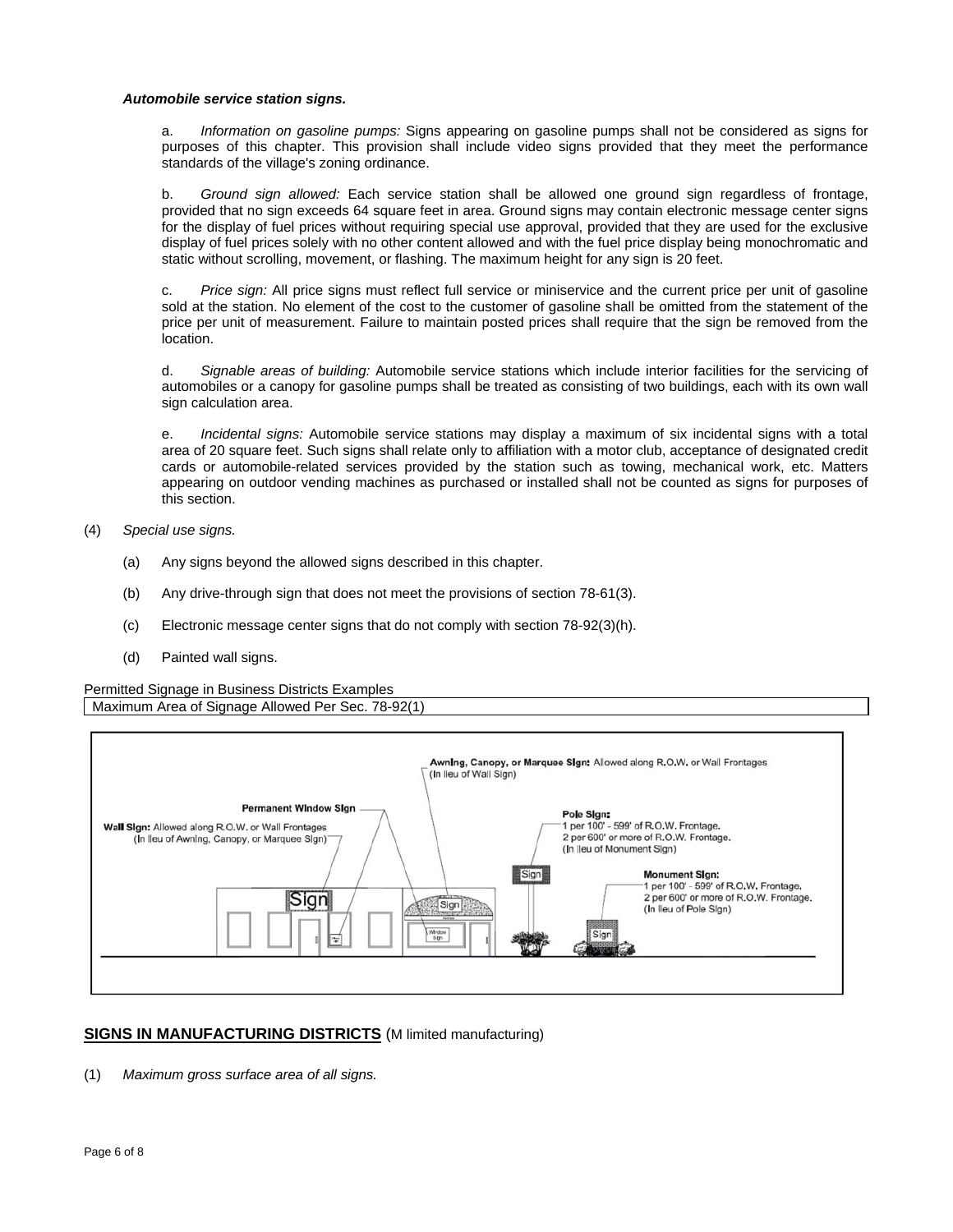- (a) Same as those allowed under article V, division 3, signs in business districts.
- (3) *Permitted signs.*
	- (a) Same as those allowed under signs in business districts.
	- (b) Ground signs shall be allowed to a maximum of 20 feet in height.
- (4) *Special use signs-*Same as those allowed under article V, division 3, signs in business districts.

## **TEMPORARY SIGNS**

The following signs will be allowed for a specified amount of time with an approved temporary sign permit issued by the Director of Community Development or designee as outlined in section 78-122.

(1) Banners, Bunting, Flags, Inflatables, Pennants, Portable signs, Sandwich board, A-board, and sidewalk/curb signs within ten feet of the primary building entrance and Searchlights.

The following are the conditions for granting a temporary sign permit:

- (1) Public interest signs publicizing a charitable or nonprofit event of general public interest. Such sign may be erected only on private property, shall be no larger than 32 square feet.
- (2) Grand opening. New or expanding business signs of a temporary nature shall conform to the following:

a. No more than one sign per frontage may be erected in a commercial, office or industrial district and must conform to the location and construction requirements of this chapter;

b. Any such sign may be displayed for 90 days. The Director of Community Development may extend the time limit for an additional period of 90 days upon written request of the business licensee;

c. The maximum size of a freestanding sign shall be 32 square feet; and

d. The maximum size of a wall-mounted sign shall be equal to the maximum allowed wall signage for the subject building or unit.

(3) Special event is an event of less than four weeks' duration sponsored and/or run by a commercial enterprise in connection with seasonal sales or other special offers; all listed temporary signs in section 78-121 are allowed, provided they may be allowed for a maximum four-week period no more than four times a year and a minimum of one month between events. The maximum area of signs shall be no larger than 32 square feet. Inflatable figures may not exceed ten feet in width or depth. All signs shall comply with all setbacks, height maximums, and other regulations in this chapter. At the discretion of the Director of Community Development, special event signs may be displayed for up to eight weeks provided that the same entity does not exceed the total annual allotment of special event signage (16 total weeks).

## **CONSTRUCTION SPECIFICATIONS** (refer to the sign code in its entirety)

## **LEGAL NON CONFORMING SIGNS**

 (a) *Notification of nonconformity.* The Director of Community Development or designee shall survey the village for signs which do not conform to the requirements of this chapter. Upon determination that a sign is nonconforming, the Director of Community Development or designee shall use reasonable efforts to so notify personally and in writing the user or owner of the property on which the sign is located of the following:

(1) The sign's nonconformity; and

(2) Whether the sign is eligible for characterization either as legal nonconforming or unlawful. Failing determination of the sign owner, user or owner of the property on which the sign is located, the notice may be affixed in a conspicuous place to the sign or to the business premises with which the sign is associated.